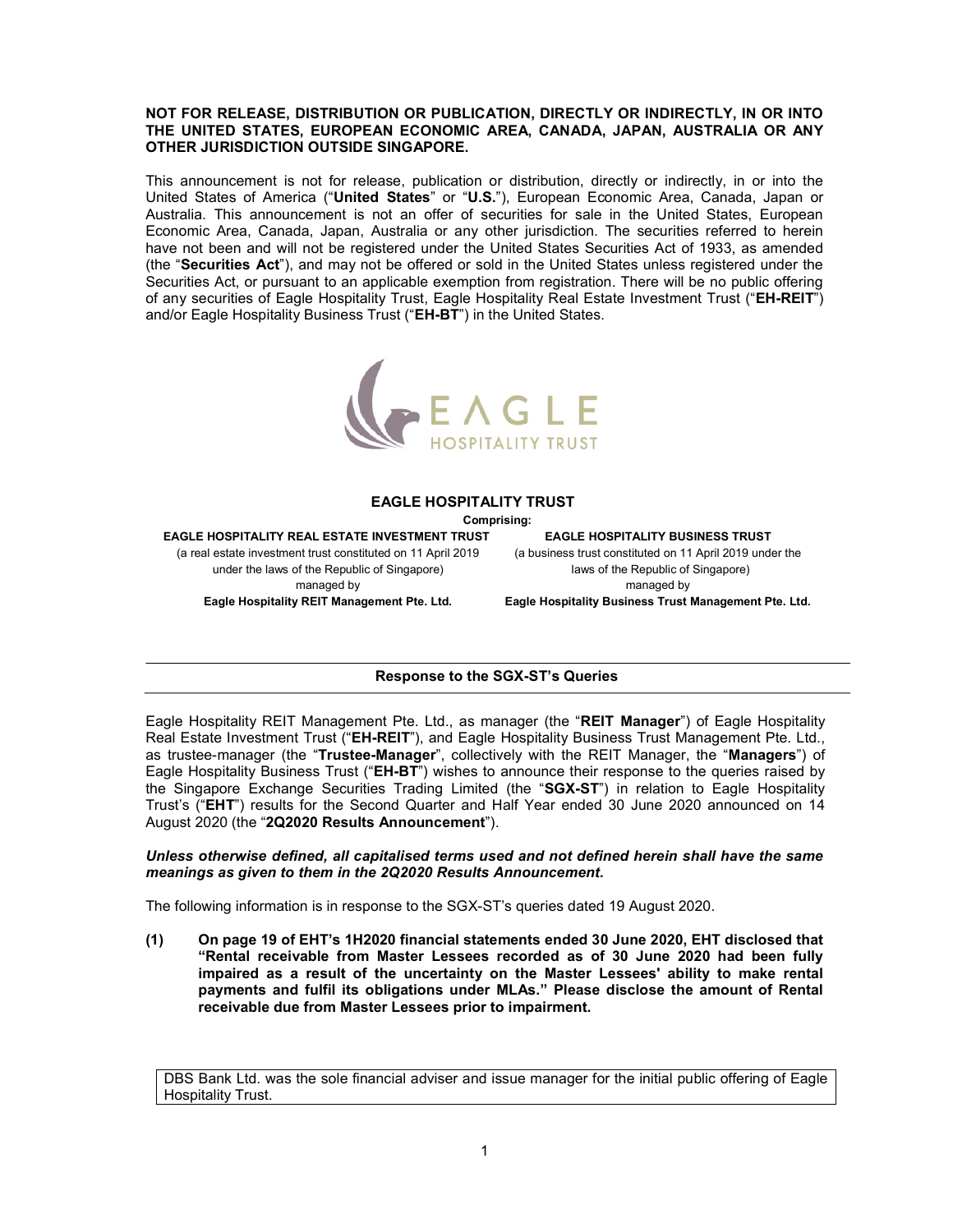### Response:

Pursuant to the terms of the MLAs, EHT recognised US\$29.0 million of rental income due to the Master Lessors by the Master Lessees for EHT's properties for 1H 2020. During such period, US\$3.9 million was recognised in the form of (a) drawdowns from certain of security deposits paid by the Master Lessees previously under the terms of the MLAs and (b) overpayments by the Master Lessees relating to FY2019 rental income were used to offset the rental receivables for 1H 2020. This resulted in an outstanding balance of US\$25.1 million due from the Master Lessees for 1H 2020 which has been subsequently impaired as a result of the uncertainty on the Master Lessees' ability to make rental payments and fulfil its obligations under the MLAs.

(2) On page 32 of the EHT's 1H2020 financial statements, EHT disclosed that "Revenue for 2Q 2020 and 1H 2020 were US\$15.7 million and US\$32.3 million which were 34.4% and 29.6% below projection." Please provide details of which hotels these revenue were attributed, and whether any of these revenue had since ceased and if so, please disclose when.

### Response:

EHT recognises rental income on an accrual basis based on the terms of the MLAs. As at 30 June 2020, 15 of EHT's properties remain closed and only 3 of EHT's properties remain open but EHT has continued to recognise rental income due from the Master Lessees pursuant to the terms of the MLAs for all properties. The revenue breakdown and rental income breakdown for each property for 2Q 2020 and 1H 2020 are set out in the tables below.

# Revenue breakdown for 2Q 2020 and 1H 2020

|                | 2Q 2020<br>(US\$'000) | 1H 2020<br>(US\$'000) |
|----------------|-----------------------|-----------------------|
| Rental income  | 14,228                | 29,025                |
| Others $(1)$   | 1,466                 | 3,259                 |
| <b>Revenue</b> | 15,694                | 32,284                |

Footnote

(1) Others consist mainly of recovery of expenses.

# Rental income breakdown (by property) for 2Q 2020 and 1H 2020

| <b>Property</b>                                       | 2Q 2020<br>(US\$'000) | 1H 2020<br>(US\$'000) | <b>Status of</b><br>Hotel (Open/<br>Close) | Date of closure |
|-------------------------------------------------------|-----------------------|-----------------------|--------------------------------------------|-----------------|
| Holiday Inn & Suites<br>Anaheim                       | 752                   | 1,502                 | Close                                      | 7 May 2020      |
| <b>Embassy Suites by</b><br>Hilton Anaheim North      | 510                   | 1,056                 | Close                                      | 7 May 2020      |
| The Queen Mary<br>Long Beach                          | 2,627                 | 5,327                 | Close                                      | 7 May 2020      |
| <b>Embassy Suites by</b><br><b>Hilton Palm Desert</b> | 245                   | 700                   | Close                                      | 5 April 2020    |
| Sheraton Pasadena                                     | 1,066                 | 2,116                 | Close                                      | 7 May 2020      |
| The Westin<br>Sacramento                              | 400                   | 800                   | Close                                      | 7 May 2020      |
| Four Points by<br>Sheraton San Jose                   | 704                   | 1.404                 | Close                                      | 17 April 2020   |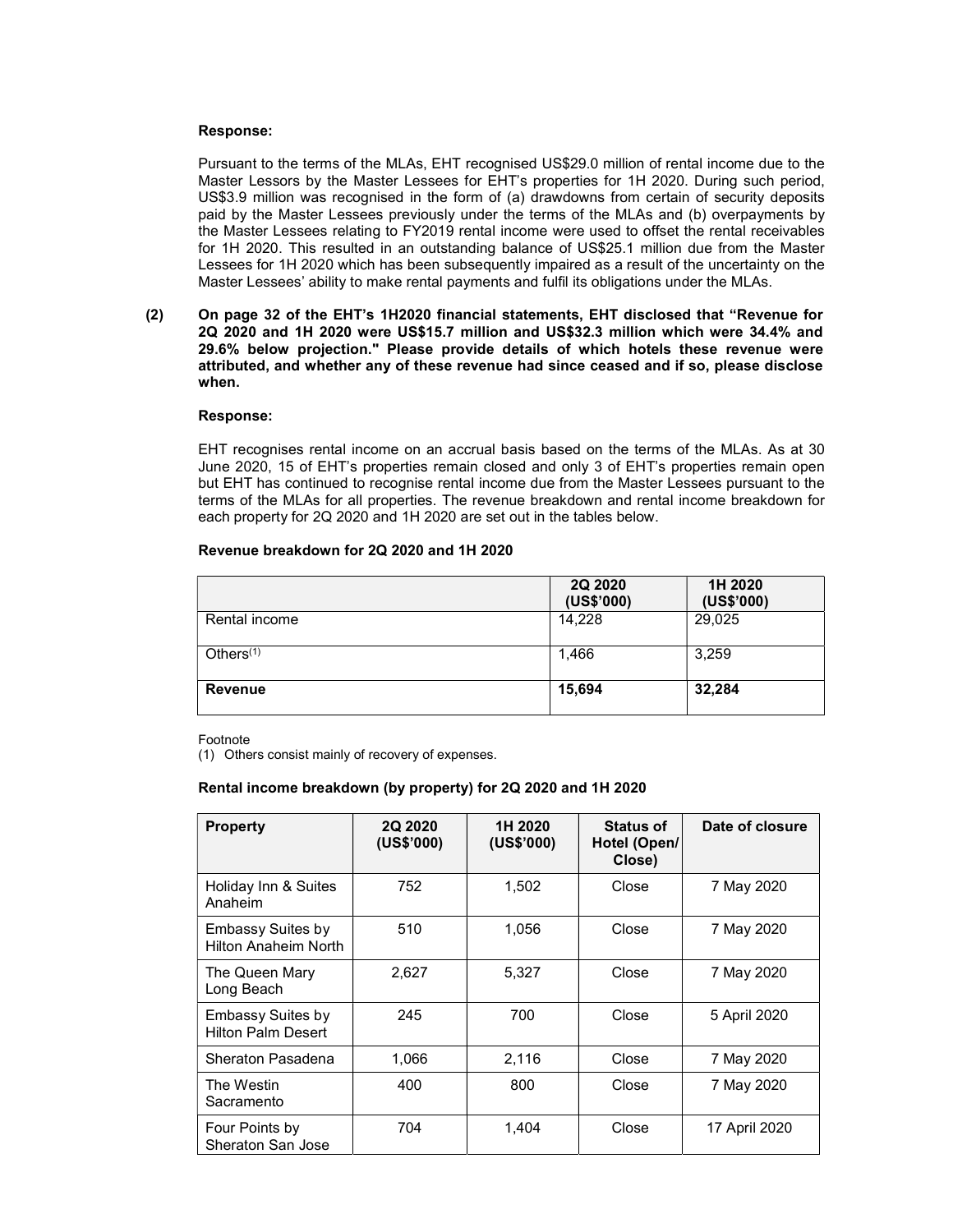| Airport                                             |        |        |       |                |
|-----------------------------------------------------|--------|--------|-------|----------------|
| Holiday Inn Hotel &<br>Suites San Mateo             | 835    | 1,660  | Close | 7 May 2020     |
| Crowne Plaza<br>Danbury                             | 201    | 401    | Close | 4 April 2020   |
| Holiday Inn Resort<br>Orlando Suites -<br>Waterpark | 1,772  | 3,647  | Close | 7 May 2020     |
| Holiday Inn Denver<br>East - Stapleton              | 581    | 1,156  | Open  | Not applicable |
| Renaissance Denver<br>Stapleton                     | 962    | 1,958  | Open  | Not applicable |
| Delta Woodbridge                                    | 850    | 1,700  | Open  | Not applicable |
| <b>Hilton Atlanta</b><br><b>Northeast</b>           | 602    | 1,202  | Close | 6 April 2020   |
| Doubletree by Hilton<br>Salt Lake City Airport      | 650    | 1,300  | Close | 17 April 2020  |
| <b>Sheraton Denver</b><br><b>Tech Center</b>        | 448    | 898    | Close | 7 May 2020     |
| <b>Hilton Houston</b><br>Galleria Area              | 398    | 948    | Close | 17 April 2020  |
| Crowne Plaza Dallas<br>Near Galleria-<br>Addison    | 625    | 1,250  | Close | 26 May 2020    |
| Total                                               | 14,228 | 29,025 |       |                |

(3) On page 32 of the EHT's 1H2020 financial statements, EHT disclosed that "As announced by the Managers on 28 April 2020 and 21 June 2020, the relevant Master Lessors (being subsidiaries of EH-REIT), with the approval of the REIT Trustee, the Administrative Agent and the Lenders, have instituted temporary caretaker arrangements with the incumbent or a new hotel manager for certain properties…"

Please disclose:

- (i) if temporary caretaker arrangements with the incumbent or a new hotel manager relate to 3 of the 18 properties that are still operating;
- (ii) if the revenue generated under these arrangements has been received by EHT;<br>(iii) if the HMAs for the other properties that are not under caretaker arrangements
- if the HMAs for the other properties that are not under caretaker arrangements are still generating revenue and if so, who received the revenue generated from such operations.

#### Response:

- (i) As at 30 June 2020 and as at the date of this Announcement, the 3 properties that are still operating (being the Holiday Inn Denver East – Stapleton, the Renaissance Denver Stapleton and the Delta Woodbridge) are being managed by the incumbent hotel managers pursuant to the existing Hotel Management Agreements for such properties and accordingly, there is no caretaker arrangement in place for such properties.
- (ii) The 15 hotels that are currently managed pursuant to caretaker arrangements were already closed prior to the implementation of such caretaker arrangements and therefore, no revenue was generated from these hotels under the caretaker arrangements.
- (iii) The revenue generated by the 3 operating hotels are deposited into a revenue bank account owned by the Master Lessees, which in turn has been pledged to EHT. EHT in turn pledged the security interest in the revenue bank accounts to its lenders as additional collateral under its lending facilities. Due to the default and acceleration of the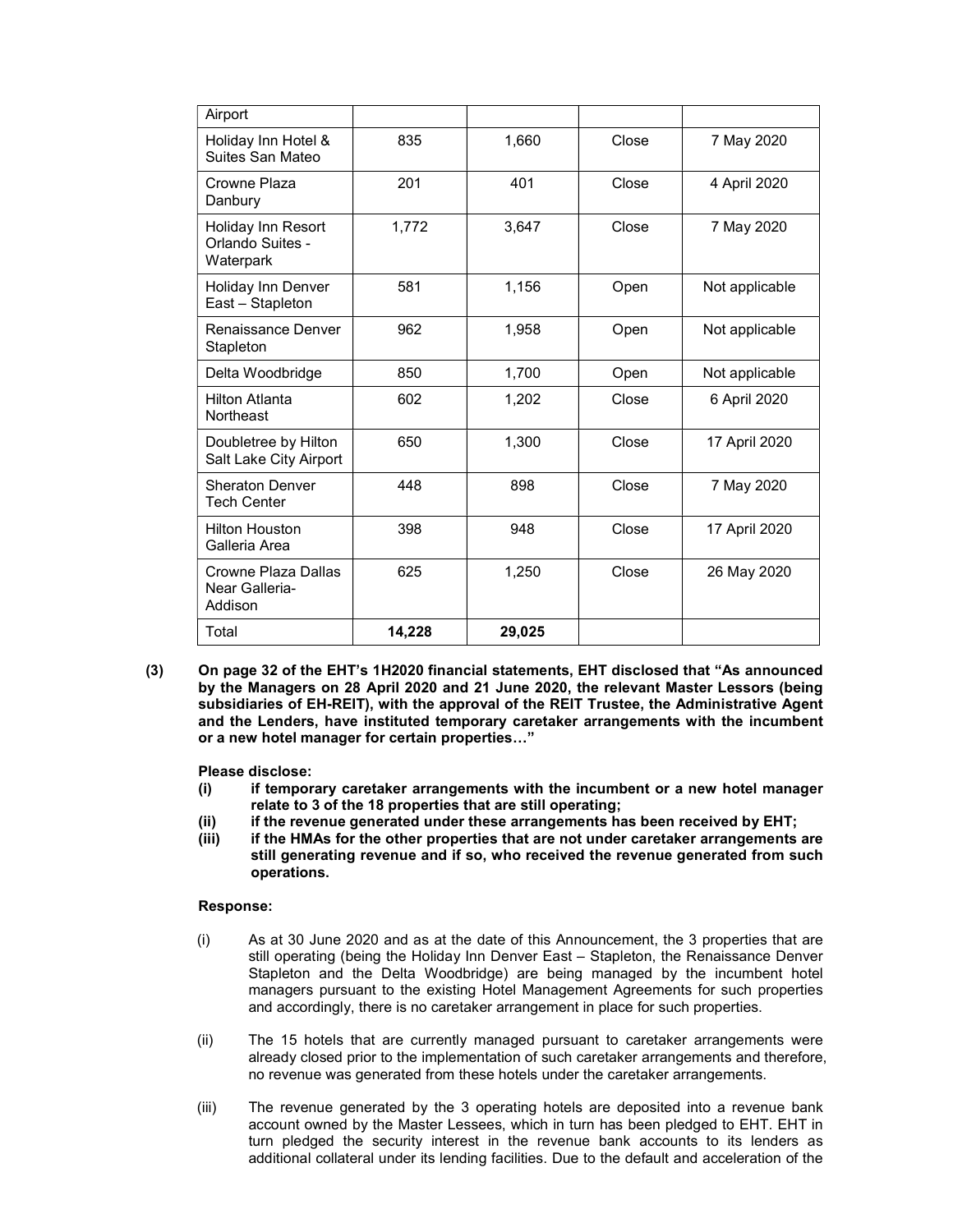US\$341.0 million syndicated credit agreement as disclosed in the Managers' announcement "Request for Voluntary Trading Suspension" dated 24 March 2020, outflows from such pledged revenue bank accounts are controlled by the relevant lenders. The Sponsor and/or the relevant Master Lessee would request for monies from such revenue bank accounts to be wired directly to third party vendors to pay amounts due in connection with the operation of these hotels. FTI (being the Chief Restructuring Officer) would be advised of such requests as a courtesy by the lenders. The lenders would permit the remittance of funds for the payments to such third party vendors accordingly if the lenders deem the expenses to be appropriate. For the avoidance of doubt, neither the Sponsor nor the relevant Master Lessee has the ability to withdraw any funds or make any disbursements from such revenue bank accounts without the consent of the lenders.

(4) On page 34 of the EHT's 1H2020 financial statements, the EHT disclosed that "there have been various delinquencies on the part of Master Lessees, particularly in providing security deposits and paying for rent for the months of January to June 2020 under their master leases with EHT as well as in performing various obligations under their hotel management agreements with third party hotel operators, all of which have not been remedied to date." Please disclose how much of the security deposits are still owing by the Master Lessees and if they have been recorded in the financial statements. If so, please state under which item in the Statement of Financial Position.

#### Response:

In line with the announcement "Update Announcement #9 – Commencement of Forensic Accounting Investigation of Sponsor of EHT and Master Lessees and Issuance of Notices of Defaults to Master Lessees" dated 29 June 2020, as at the date of the release of EHT's 1H 2020 financial statements on 14 August 2020, the Master Lessees have not provided the outstanding security deposits of approximately US\$15.0 million. Such outstanding security deposits amount was not recorded in EHT's 1H 2020 financial statements but was disclosed as a significant event during the Reporting Period on page 6 of EHT's 1H 2020 financial statements.

In addition, the Master Lessors have drawn upon approximately US\$8.9 million of security deposits as a result of the Master Lessees' defaults under the terms of the MLAs as at 30 June 2020. Further, as mentioned on page 20 of EHT's 1H 2020 financial statements, US\$3.9 million of such drawn down amount was used to fund necessary and critical expenses of EHT and its underlying portfolio. Pursuant to the MLAs, the Master Lessees are obliged to replenish the security deposits which have been drawn down within seven days of any drawdown (which obligation is then subject to a 20-day cure period). The Master Lessors had issued a demand letter dated 9 July 2020 to the Master Lessees for the replacement of the portion of the security deposits that were drawn down. As at the date of release of EHT's 1H 2020 financial statements, such amount has not been replenished.

Issued by:

Eagle Hospitality REIT Management Pte. Ltd. (Company Registration No.: 201829789W) as manager of Eagle Hospitality Real Estate Investment Trust

Eagle Hospitality Business Trust Management Pte. Ltd. (Company Registration No.: 201829816K) as trustee-manager of Eagle Hospitality Business Trust

21 August 2020